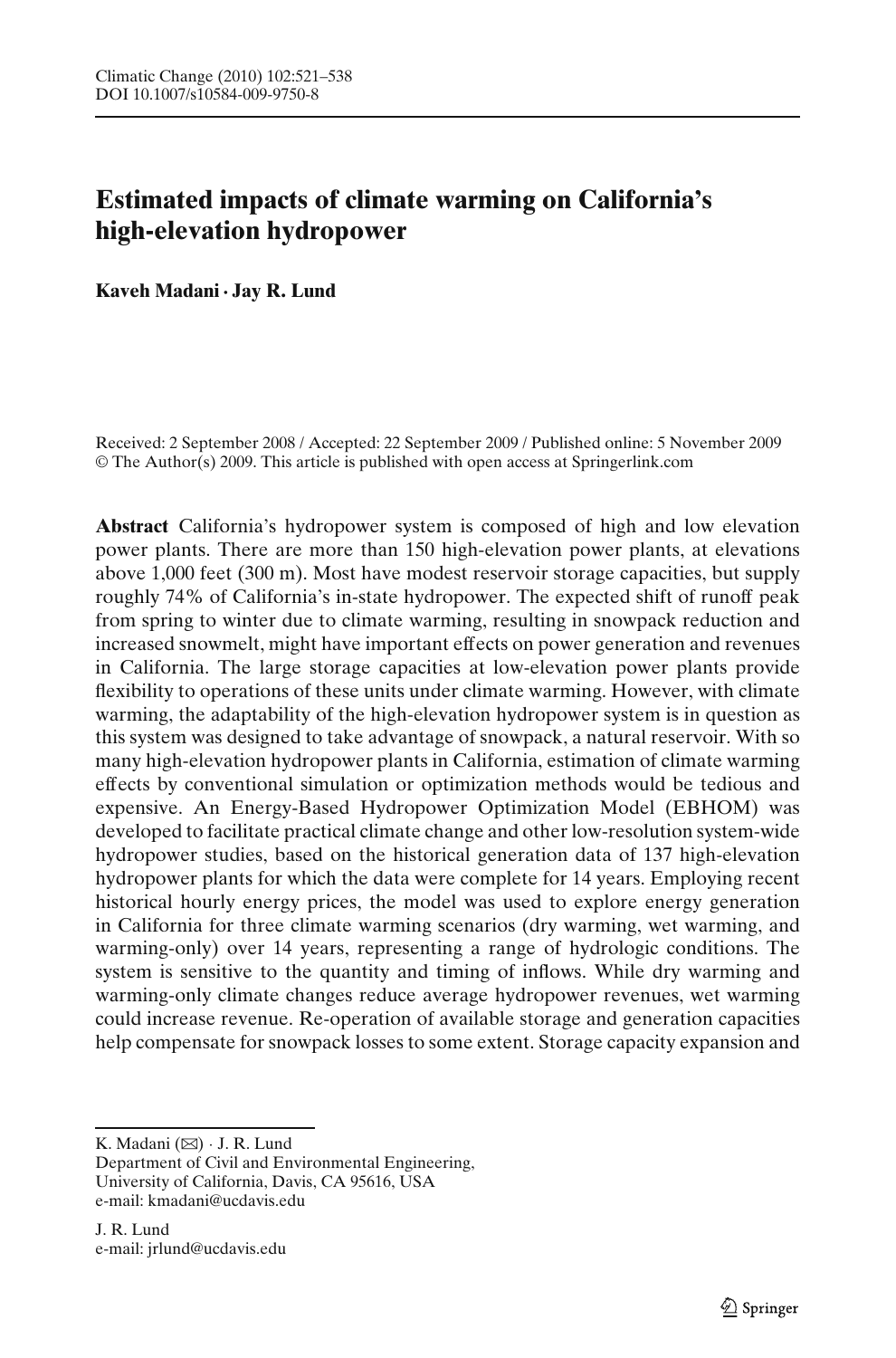to a lesser extent generation capacity expansion both increase revenues, although such expansions might not be cost-effective.

# **1 Introduction**

Warming is expected over the twenty-first century, with current projections of a global increase of 2◦F to 11.5◦F by 2100 (Pew Center on Global Climate Chang[e](#page-17-0) [2006\)](#page-17-0). The potential effects of climate change on California have been widely discussed from a variety of perspectives (Lettenmaier and Gan [1990;](#page-17-0) Lettenmaier and Sheer [1991;](#page-17-0) Aguado et al. [1992](#page-16-0); Cayan et al. [1993](#page-16-0); Stine [1994;](#page-17-0) Dettinger and Cayan [1995](#page-16-0); Haston and Michaelsen [1997;](#page-17-0) Gleick and Chalecki [1999](#page-16-0); Glieck [2000](#page-16-0); Meko et al. [2001;](#page-17-0) IPCC [2001](#page-17-0); Carpenter and Georgakakos [2001](#page-16-0); Snyder et al. [2002;](#page-17-0) Lund et al. [2003](#page-17-0); Miller et al. [2003;](#page-17-0) VanRheenen et al. [2004;](#page-17-0) Brekke et al. [2004;](#page-16-0) Dettinger et al. [2004;](#page-16-0) Zhu et al. [2005;](#page-17-0) Tanaka et al. [2006;](#page-17-0) Medellín-Azuara et al. [2008](#page-17-0)).

Much of California has cool, wet winters and warm, dry summers, and a resulting water supply that is poorly distributed in both time and space (Zhu et al[.](#page-17-0) [2005\)](#page-17-0). On average, 75% of the annual precipitation of 584 mm occurs between November and March, while urban, agricultural, and electricity demands are highest during summer and lowest during winter. Spatially, more than 70% of California's 88 billion cubic meters (bcm) average annual runoff occurs in the northern part of the state (CDW[R](#page-16-0) [1998\)](#page-16-0). Currently, California's large winter snowpack (often considered the largest surface water reservoir in California) melts in the spring and early summer, replenishing water supplies during these drier months. This runoff is used for irrigation, urban supplies, hydropower, and other purposes.

California relies on hydropower for 9% to 30% of electricity used in the state, depending on hydrologic conditions, averaging 15% (Aspen Environmental Group and Cube[d](#page-16-0) [2005\)](#page-16-0). Hydroelectricity's low cost, near-zero emissions, and ability to be dispatched quickly for peak loads are particularly valuable. Temperature changes due to climate change can affect the amount and timing of runoff. Climate warming is expected to reduce accumulated snowpack by melting it sooner and shift some precipitation from snow to rain. Therefore, a shift in the peak flows from late spring and early summer to late winter and early spring is anticipated. Such a shift might hamper California's ability to store water and generate electricity for the spring and summer if available storage capacity is insufficient. The available stream flow from snowmelt or rain can either pass the turbines immediately to generate electricity or be stored in reservoirs to produce hydropower later. The amount of water stored in the reservoir is limited by the available storage capacity. More storage capacity allows more stored water, which leads to less immediate generation and more hydropower generation later when energy prices are greater. Turbine capacity also limits hydropower generation.

Some studies have addressed the effects of climate change on hydropower generation in California, but such analyses have been largely restricted to large lowerelevation water supply reservoirs (Lund et al[.](#page-17-0) [2003;](#page-17-0) VanRheenen et al[.](#page-17-0) [2004;](#page-17-0) Tanaka et al[.](#page-17-0) [2006\)](#page-17-0), or a few individual hydropower systems (Vicuña et al[.](#page-17-0) [2008](#page-17-0), [2009\)](#page-17-0). There is still a lack of knowledge about the adaptability of California's high-elevation hydropower system to hydrologic changes and global warming effects on statewide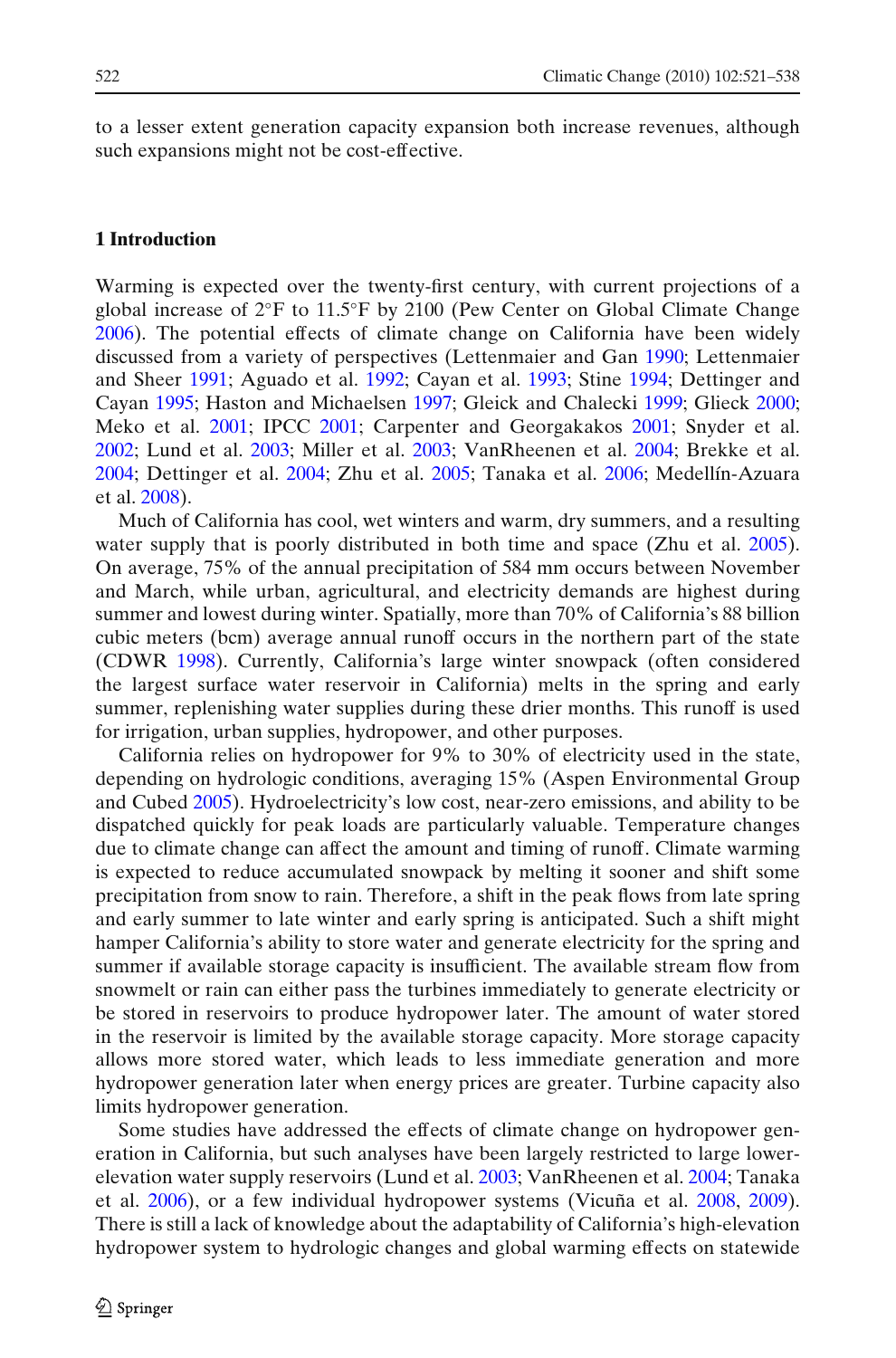hydroelectricity generation by largely single-purpose high-elevation hydropower facilities.

# **2 California's high-elevation hydropower system**

Current regulators of California hydropower are snowpack and reservoirs. Snowpack is controlled by nature, and reservoirs by man. As temperatures increase, the water stored in snowpack will be released earlier in the year. The vast majority of reservoir storage capacity, over 17 million acre-feet (MAF), lies below 1,000 ft elevation in multipurpose reservoirs, while most in-state hydroelectric capacity is at higher elevations (Aspen Environmental Group and Cube[d](#page-16-0) [2005\)](#page-16-0) and mostly in northern California. Lower elevation storage capacity is used mostly for water storage and flood control, but it also produces a notable amount of hydropower. Roughly 74% of in-state generated hydropower is supplied by high-elevation units although only about 30% of in-state usable reservoir capacity is at higher-elevations (Aspen Environmental Group and Cube[d](#page-16-0) [2005\)](#page-16-0).

The high-elevation hydropower system has less manmade storage and may be vulnerable to climate change if storage capacity cannot accommodate a change in runoff volume and timing, as a result of more precipitation in form of rain instead of snow, reduced snowpack, and increased snowmelt in late winter and early spring. Most low elevation hydropower plants (below 1,000 ft) benefit from larger storage capacities and will be affected less than high-elevation hydropower generation (Tanaka et al[.](#page-17-0) [2006](#page-17-0)). Energy storage and generation capacity limits at high elevation will affect the adaptability of high-elevation hydropower systems. This study investigates the potential effects of climate warming on high-elevation hydropower generation in California and the adaptability of the statewide highelevation system as a result of changes in hydrology by application of the Energy-Based Hydropower Optimization Model (EBHOM) developed by Madani and Lun[d](#page-17-0) [\(2009](#page-17-0)) for California's high-elevation hydropower system.

# **3 Method**

One hundred thirty-seven high-elevation hydropower plants [defined as units located above 1,000 ft (300 m)] in California were identified in this study for which historical monthly generation data were complete for the 14 year 1985 to 1998 period. Studying individual changes in generation patterns as a result of climate change for more than 130 plants by conventional simulation and optimization models would be costly and tedious, especially when basic required information such as stream flows, turbine capacities, storage operating capacities, and energy storage capacity at each reservoir are not readily available for each individual plant. Thus, this study investigates the climate change effects and adaptations through application of the Energy-Based Hydropower Optimization Model (EBHOM) (Madani and Lun[d](#page-17-0) [2009](#page-17-0)), which is based on energy flows and storage instead of water volume balances. EBHOM is a monthlybased optimization model that requires all input variables including monthly runoff, storage capacity, and generation capacity in energy units. Generally, EBHOM can be applied in any hydropower system operation study where there is relatively little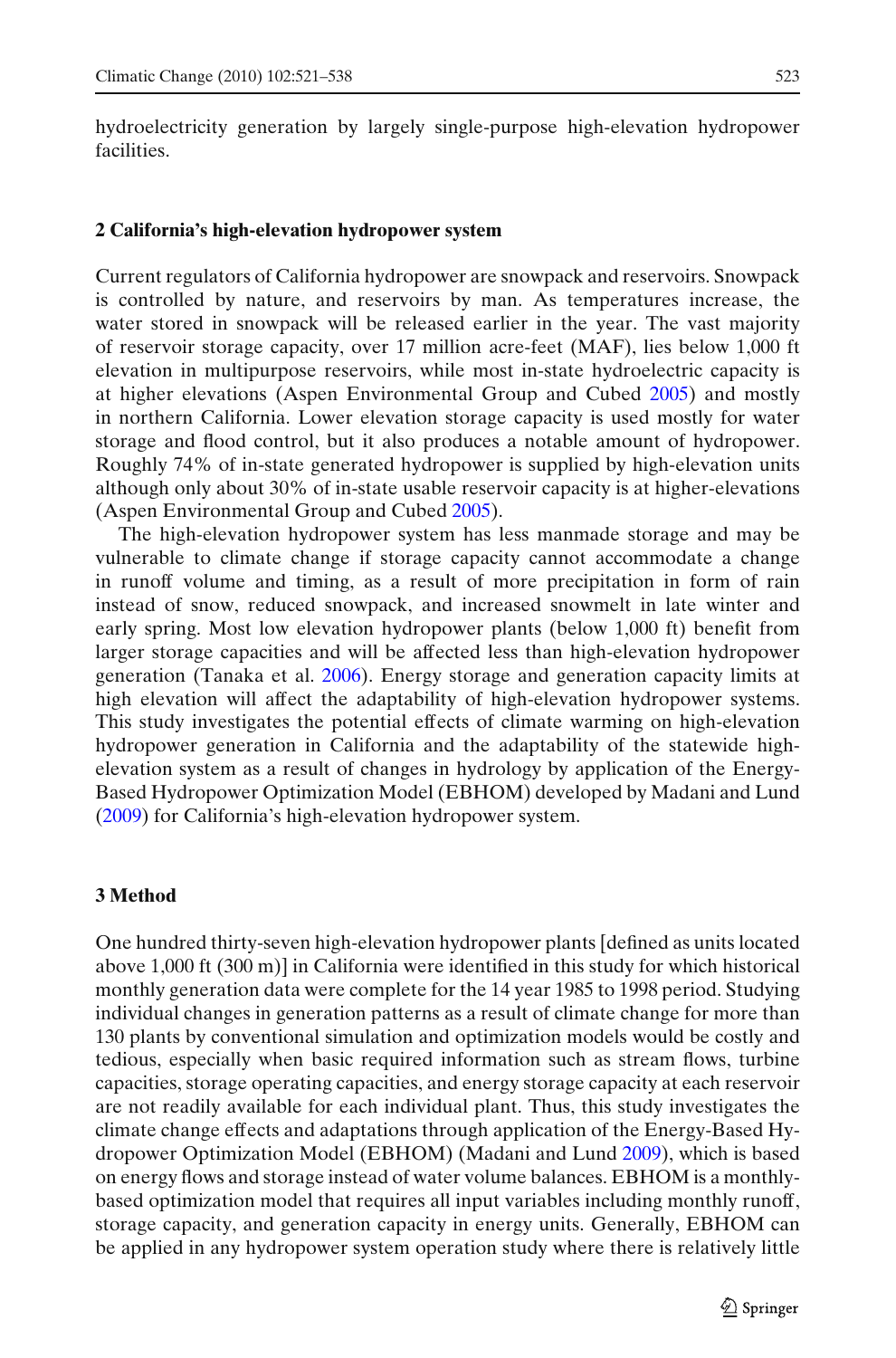effect of storage on head and there is an interest in the big picture of the system with details having lesser importance[.](#page-17-0) Madani et al. [\(2008](#page-17-0)) found EBHOM reliable for climate change studies by comparing EBHOM against a traditional hydropower optimization model of the Sacramento Municipal Utility District (SMUD) reservoir system (Vicuña et al[.](#page-17-0) [2008](#page-17-0)). Both models produced similar results when operations of SMUD were modeled under four climate scenarios.

Since runoff patterns vary by elevation, three elevation ranges were considered (1,000–2,000, 2,000–3,000, and above 3,000 ft). Runoff data were obtained for several US Geological Survey (USGS) gauges representing these elevation ranges, selected in consultation with Maury Roos, the former California Department of Water Resources (DWR) chief hydrologist. Monthly runoff distributions were found for each elevation range (Fig. 1). This figure shows the value of snowpack to the system. Runoff peaks later at higher elevations where snowpack is larger and lasts longer. Average historical monthly generation data were perturbed using monthly runoff perturbation ratios of three climate change scenarios, a Dry Warm Scenario (GFDL A2-39), a Wet Warm Scenario (PCM A2-39) (described by Vicuña et al[.](#page-17-0) [2008\)](#page-17-0), and a Warming-Only Scenario. A perturbation ratio is the ratio of flow volume or energy (e.g., average monthly stream flow over the specific period) under a particular scenario (e.g. PCM A2-39) to the corresponding value of the same variable in the same month under baseline (historical) conditions. The perturbation ratios were adjusted for each elevation range. Dry and wet climate warming scenarios result in 20% less and 10% more annual runoff at each elevation band, respectively. The warming-only scenario has the historical annual inflow volume, shifting only seasonal timing of flows differently for each elevation band. The ratios were applied to each month of historical runoff to create a climate change hydrology over a multi-year sequence. Figure [2](#page-4-0) shows how runoff distributions change for different elevation ranges and climate scenarios. This enables investigation of overall system adaptability and how each hydropower plant might perform over a range of years with climate warming.

The available energy storage capacity at each power plant was estimated based on the No Spill Method (NSM) as explained in Madani and Lun[d](#page-17-0) [\(2009\)](#page-17-0) and tested in Madani et al[.](#page-17-0) [\(2008](#page-17-0)). EBHOM was designed for net revenue maximization. In California, most hydropower plants are operated predominantly for net revenue maximization. EBHOM is applicable to systems in which the reservoir is used only for seasonal (as opposed to over-year) hydropower generation. Also, it requires a "high-head" condition where storage does not significantly affect hydropower

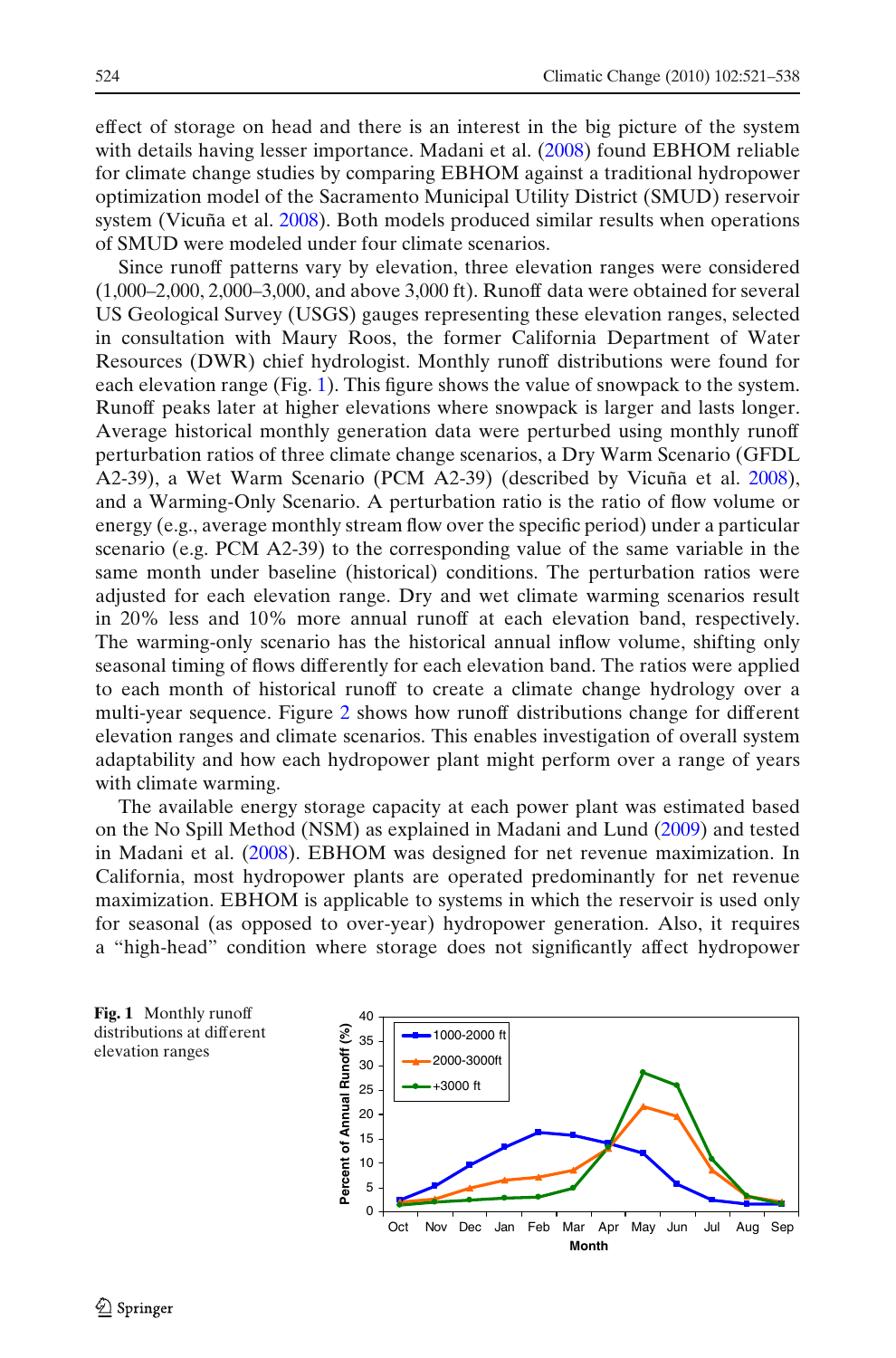<span id="page-4-0"></span>

head. EBHOM is solved in Microsoft Excel with "What'sBest", a commercial solver package for Microsoft Excel. EBHOM's formulation can be linear or non-linear. The non-linear EBHOM is solved by linear programming through piecewise linearization of the concave revenue function (Madani and Lun[d](#page-17-0) [2009\)](#page-17-0). Linear EBHOM (Madani and Lun[d](#page-17-0) [2007](#page-17-0)) does not capture the effects of off-peak and on-peak energy prices on operations well. The non-linear EBHOM was used here with off-peak and on-peak energy prices captured using a method that considers the non-linear relationship between monthly generation and monthly revenue based on recorded hourly prices (Madani and Lun[d](#page-17-0) [2009](#page-17-0)). Real time hourly hydroelectricity prices for 2005–2008 (California ISO OASI[S](#page-16-0) [2009](#page-16-0)) were used in this study, as such data were only available for this period at the time of this study. Real time hourly data are useful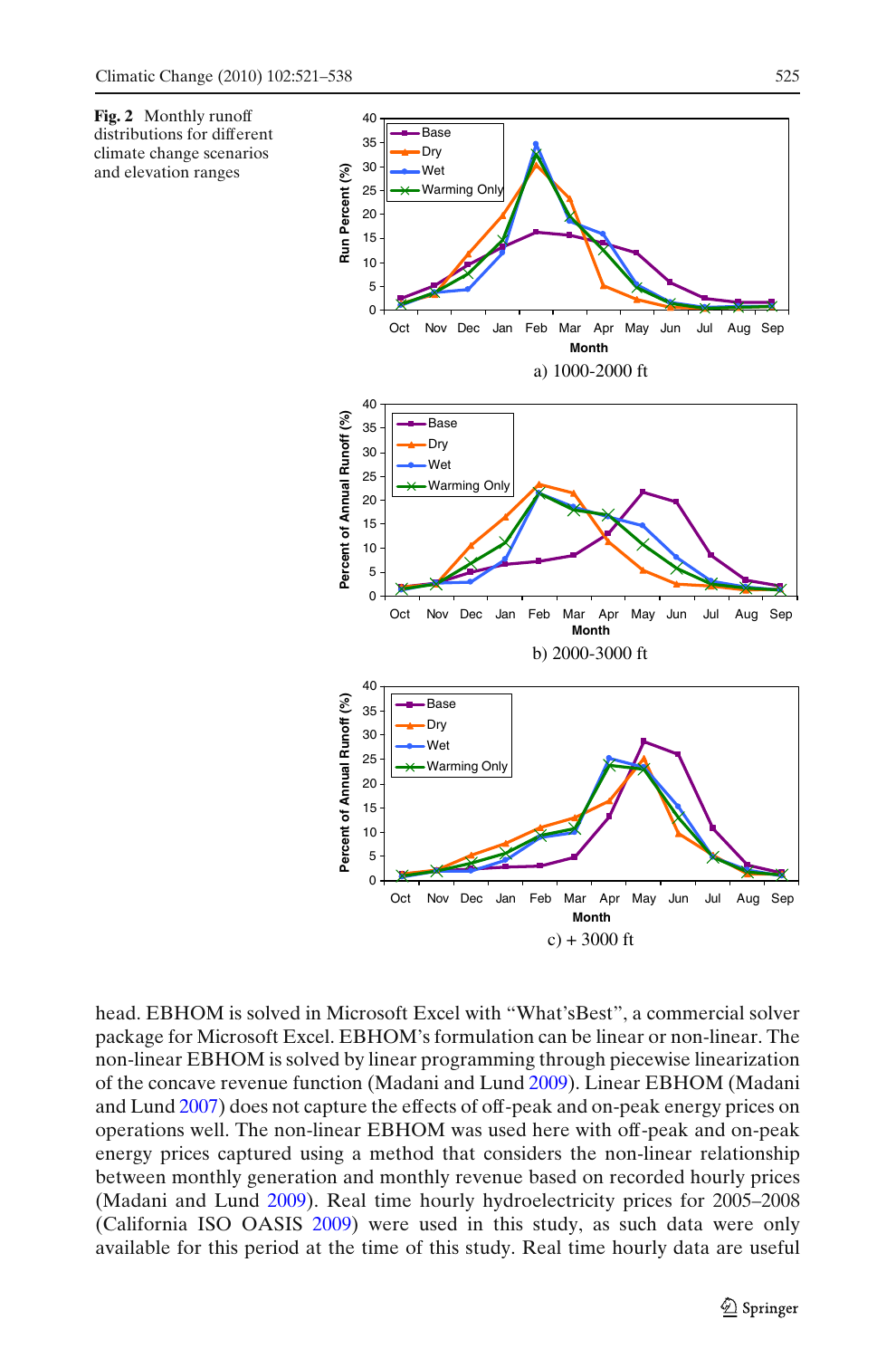for incorporating on-peak and off-peak hydropower prices. Therefore, using the real time data set which does not match the modeling period was preferred to application of average monthly prices which result in failure to capture the effects of on-peak and off-peak pricing.

EBHOM is a deterministic optimization model. Therefore instead of using rule curves for reservoir operations, as done in simulation models, EBHOM finds operations which yield the highest possible revenue for the known inflows in a given year, subject to energy storage and capacity constraints which are constant over the modeling period. EBHOM uses a unique method for reflecting the non-linear relationship between the average monthly hydropower price and the hours of turbine usage in that month, based on the historical real-time hourly price set incorporated in the model. The average hydropower price in each month is determined based on the proportion of generation capacity used in that month while marginal benefit of used generation capacity decreases with increase in the used proportion of turbine capacity. Therefore, prices can vary from month to month and also between the same months in different years, based on the proportion of generation capacity used (Madani and Lun[d](#page-17-0) [2009\)](#page-17-0).

For each year from 1985 to 1988, EBHOM was run to estimate optimal monthly reservoir storage and energy generation decisions for each of the 137 power plants. The model was run for four climate scenarios, including the base case (Historical) hydrology and three climate change hydrologies (Dry Warming, Wet Warming, and Warming-Only). Since the model optimizes decisions one year at a time, 14 years of results were used to model variations in performance over the 1985 to 1998 period. Assuming no over-year storage, release decisions in each year are independent. Figure 3 (from Madani and Lun[d](#page-17-0) [2009\)](#page-17-0) indicates the range of estimated energy storage and generation capacities of the 137 studied high-elevation hydropower plants. The annual energy storage capacities of most of the studied high-elevation hydropower plants are at least 1.5 times larger than their monthly generation capacity, providing some operational flexibility. For more than 100 of these power plants, active storage capacity exceeds one month of generation capacity (Madani and Lun[d](#page-17-0) [2009](#page-17-0)).

#### **4 Results**

Table [1](#page-6-0) indicates how energy generation, energy spill and annual revenue change with climate scenarios. Revenue is greatest for the Wet-warm scenario and least for

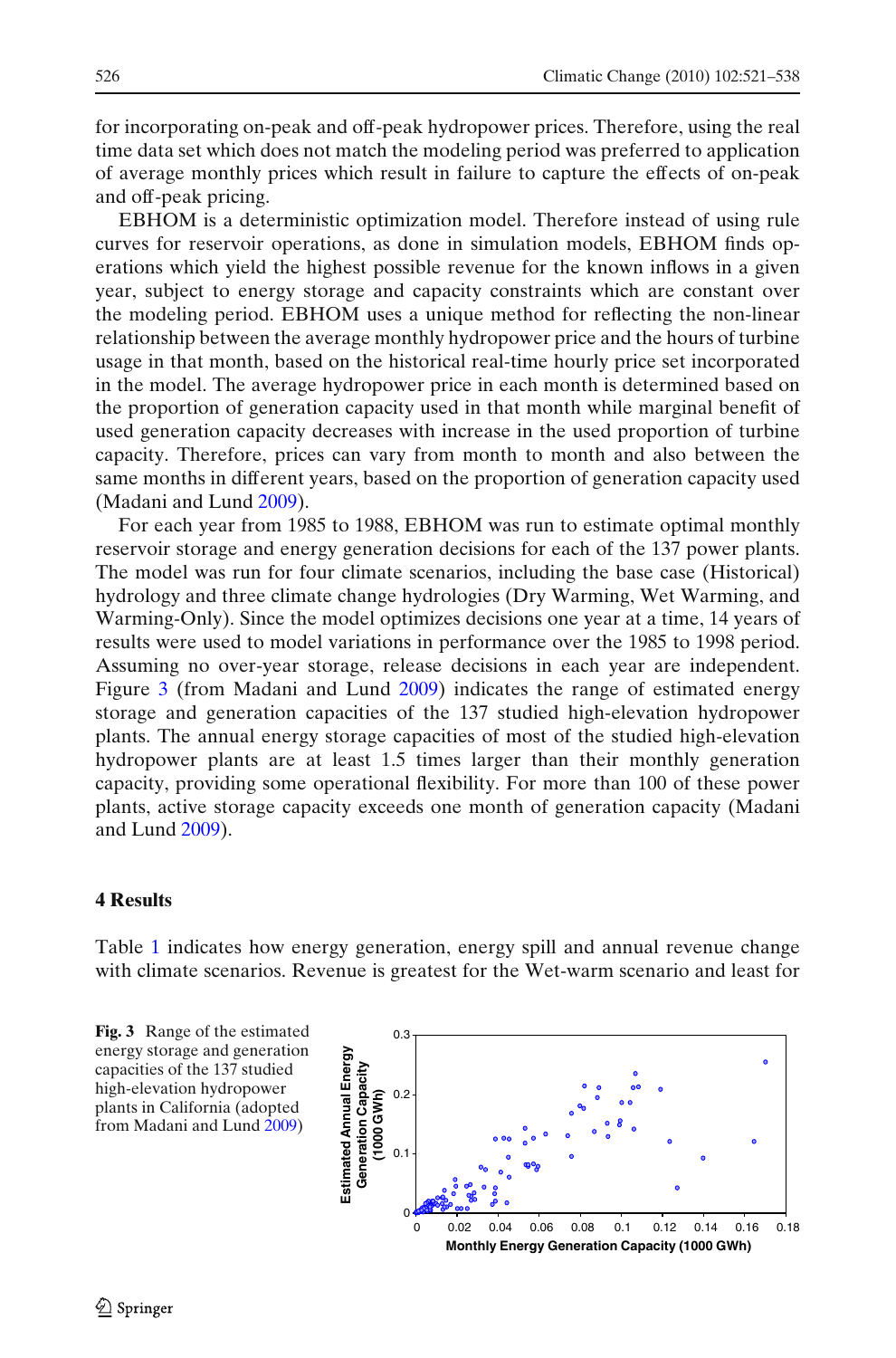|                                                        | Base  | Drv     | Wet    | Warming-only |
|--------------------------------------------------------|-------|---------|--------|--------------|
| Generation (1,000 GWH/year)                            | 22.3  | 17.9    | 23.6   | 22.0         |
| Generation change with respect to the base case $(\%)$ |       | $-19.7$ | $+5.8$ | $-1.3$       |
| Spill (MWH/year)                                       | 130   | 96      | 1.112  | 735          |
| Spill change with respect to the base case $(\%)$      |       | $-26$   | $+755$ | $+255$       |
| Revenue (million \$/year)                              | 1.791 | 1.536   | 1.822  | 1.754        |
| Revenue change with respect to the base case (%)       |       | $-14.2$ | $+1.7$ | $-2.1$       |

<span id="page-6-0"></span>**Table 1** EBHOM's results (average of results over 1985–1988 period) for different climate scenarios

the Dry-warm scenario. Although annual inflow is 10% higher than the Base case for the Wet scenario, revenue is only about 2% higher than the Base scenario when optimized operations are applied. This is due to storage capacity limits, the system being designed to take advantage of historical snowpack, and monthly energy prices following the historical pattern. Although generation is almost 6% higher under the Wet scenario, revenue is only 2% higher. Energy spill is greatest under the Wet scenario due to limited storage and generation capacities.

While total annual inflow does not change for the Warming-Only scenario (shifting only runoff timing), total revenue is reduced by 2% due to limited storage capacity and some limited generation capacity, and spills greatly increase over the Base case. The timing of snowmelt and the form of precipitation (as snow or rain), in addition to total runoff volume, affect generation patterns, total generation, and power values. When reservoir capacity cannot store the peak flow from snowpack melt for release in high-value months, revenues are reduced as a result of energy spill or generation in months when energy prices are not the highest. However, some storage capacity is available to handle the extra winter runoff under a warmer climate. This provides some flexibility in operations to store winter water to be released when energy demand is higher. As a result, although annual inflow under the Dry scenario is 20% less than in the Base case, Dry scenario revenues are reduced by more than 14% even though energy generation reduction under this scenario exceeds 19%. Energy spills under this scenario increase relative to the Base case during peak runoff months, causing some off-peak generation losses.

#### 4.1 Generation changes with climate warming

Figure 4 shows average monthly energy generation for 1985 to 1998 hydrologic conditions, modified for different climate changes. Results are summed from all 137

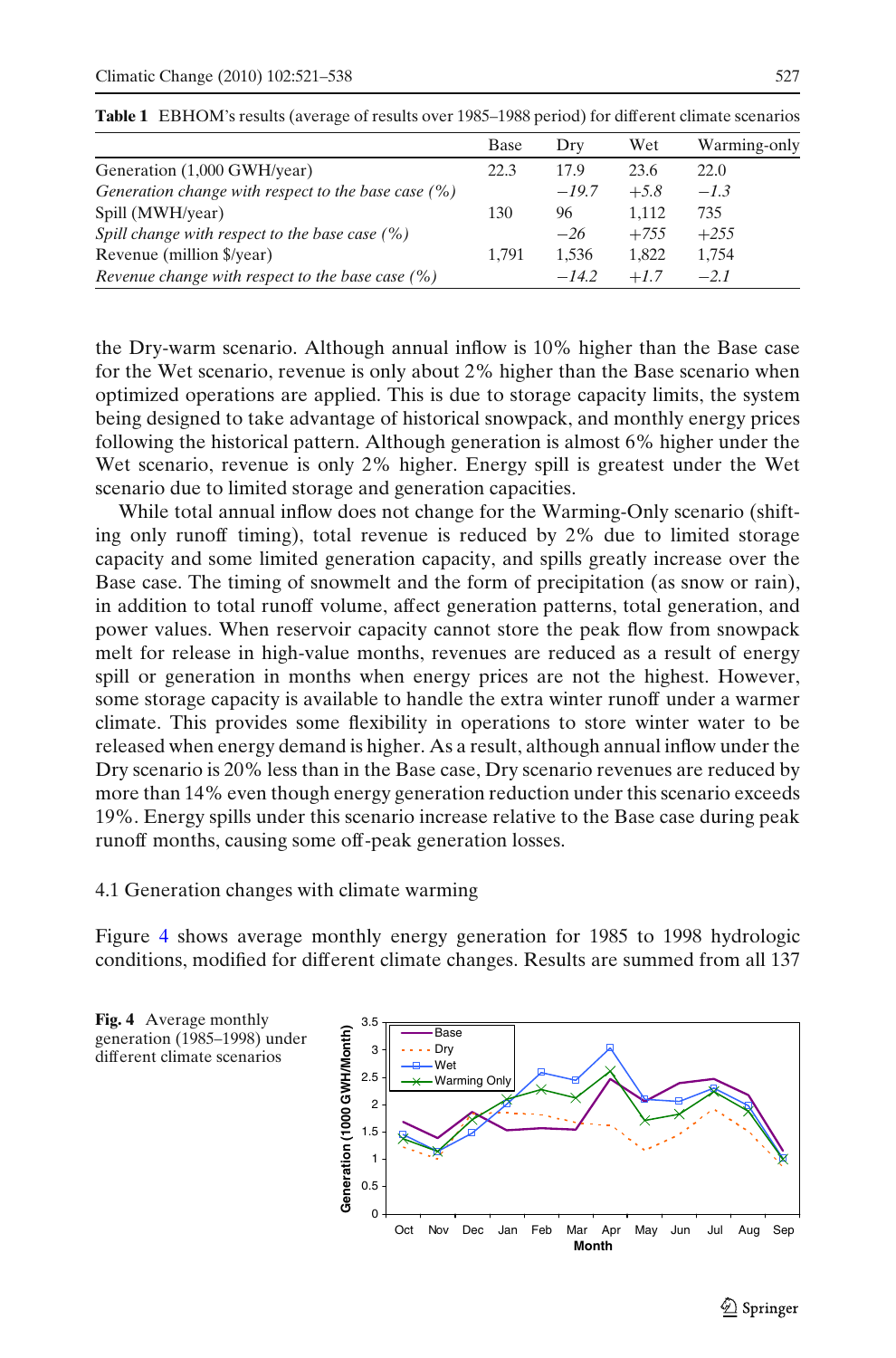power plants modeled in this study. Generally, model results suggest less generation in months with lower average energy prices to keep the reservoir storage higher for generation in later months with higher energy prices. Summer generation is less than the Base case for all three climate warming scenarios. Generation under the climate warming scenarios can be higher than the Base case during the January-April period due to increased runoff peaks and limited capacity to store the shift in peak runoff. In the rest of the year, generation under climate change is always less than the base generation, but with almost the same trend which mostly follows the energy price pattern. If more storage capacity were available, there would be less likelihood of water bypassing turbines ("spills") from January to April. Instead, this water would be stored and released in summer, reducing generation in late winter and early spring to increase summer generation (when prices are higher).

Figure 5 shows the frequency of optimized monthly generation for each month over the 14 year period (1985–1998) summed for all units, for the different climates. Dry climate warming always has considerably less generation than Base generation over the 14 year period. Under the Wet climate generation exceeds the Base case 85% of the time. However, in 65% of months, the difference is small. Generation with the Warming-Only scenario is less than the Base case in 60% of months. It differs only slightly from the Base generation in 65% of months. Generation is considerably less than the Base generation in 25% of months (summer months), and higher in 10% of months (late winter–early spring months). If more storage capacity were available, generation frequency curves under Wet and Warming-Only scenarios could be closer to the Base scenario, with higher revenues. Generation curves under Wet and Warming-Only scenarios exceed the Base case when storage capacity cannot store more winter flows for summer and spring generation, forcing operators to release up to the turbine capacity or spill excess flows as reservoirs fill in January to April.

#### 4.2 Reservoir storage changes with climate warming

Figure [6](#page-8-0) shows how average end-of-month energy storage in all reservoirs combined changes with climate when reservoirs are operated for energy revenues only. Under the Base scenario, reservoirs reach their minimum storage by the end of December to prepare to capture expected inflow from winter precipitation and later spring snowmelt. On average, reservoirs fill by June and gradually empty for energy generation over the summer when energy prices are higher and there is little natural

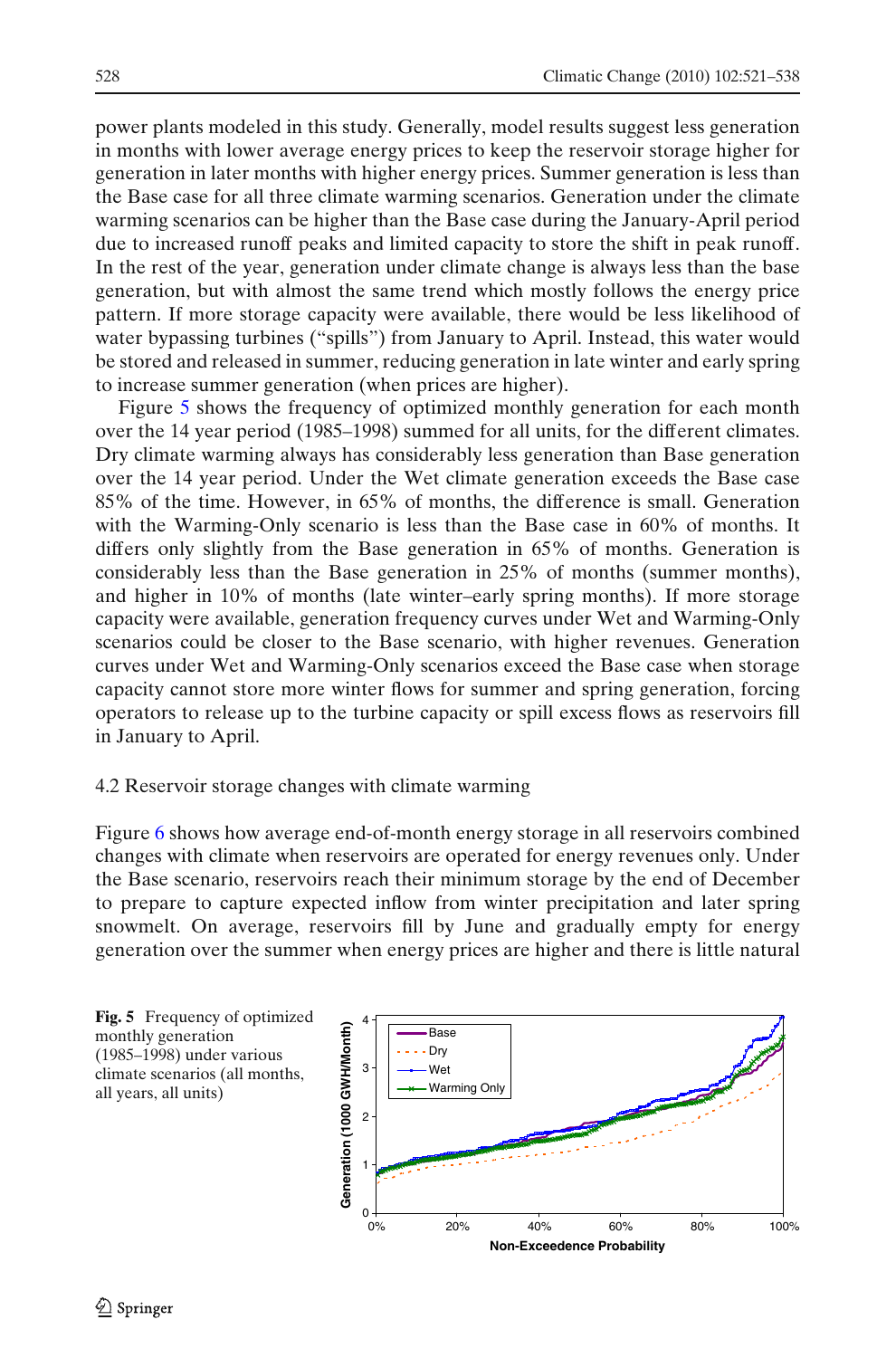<span id="page-8-0"></span>

inflow. Under historical conditions, refill starts in January and drawdown starts in June. Although climate warming results do not appear to change the start of the refill season, energy storage peaks earlier and drawdown begins a month earlier due to earlier snowmelt. Climate change generally increases average reservoir storage (stored energy) between February and May due to snowpack loss.

# 4.3 Energy spills with climate warming

Figure 7 shows the frequency of total monthly energy spill from the system for the study period when the system is optimized for revenue maximization. Energy spill results from runoff that can be neither stored nor sent through turbines because of limited capacities. Energy spill is the equivalent energy value of the available runoff water which cannot contribute to energy production at each site. Energy is spilled by the system in 35% and 30% of months under the Wet and Warming-Only scenarios, respectively. Energy spill does not occur more than 20% of the time, under the Base and Dry scenarios. The magnitude of spills also increases for Wet and Warming-Only scenarios. With the Dry scenario, the magnitude of spill decreases in 14% of the months. Existing storage capacity cannot compensate for the loss of snowpack during wetter years and overall earlier snow melt, but appears able to compensate in drier years.

What is calculated as energy spill in this study is the increased energy spill, with respect to the Base case. Since annual historical generation (actual recorded output of the system) in each year during 1985 to 1994 period was used as the annual energy input to calibrate the hydropower system model, zero spill under the Base

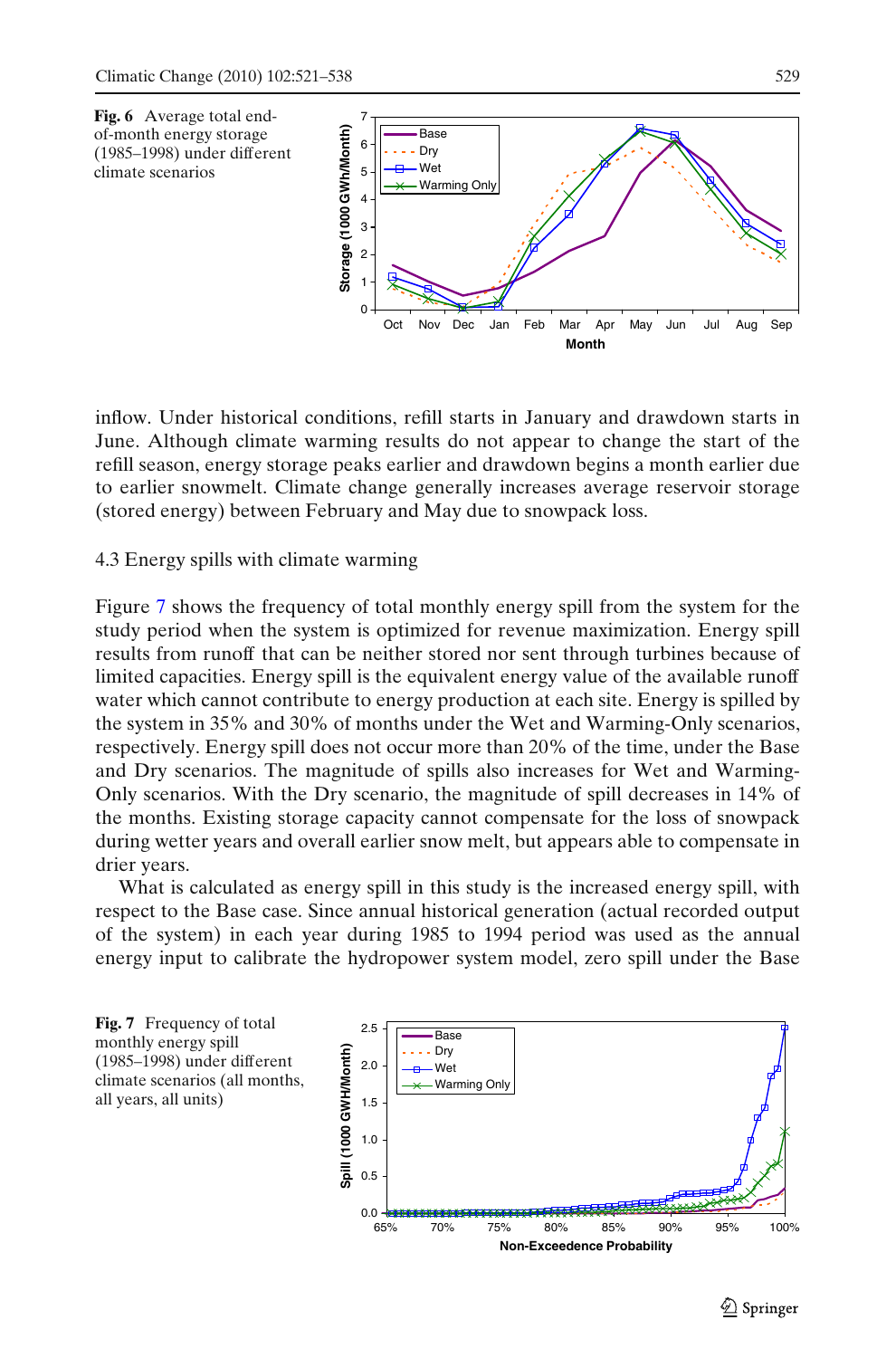

case was expected. However, the results showed a minimal error (0.6 percent of total generation on average) in calculation of energy spills under the historical scenario.

Figure 8 shows the distribution of total average monthly energy spill for different climates. Under the historical climate, energy spills occur from January to May when inflow to the system peaks. Monthly energy spill peaks in May under this scenario and can be as high as 100 GWh on average. Climate warming generally increases spills above the Base case in months with low hydropower prices. Energy spills are expected from January to May under climate warming. Most energy spills occur in January with the Dry climate and in February with the Wet and Warming-Only climates. The average monthly energy spill can be as high as 60 GW for the Dry scenario and 800 and 300 GWh under the Wet and Warming-Only scenarios, respectively. The changes in the magnitude and timing of spills under different climate warming scenarios indicate the relative importance of runoff inflow timing and magnitude to the performance of this system.

Figure 9 plots the frequency curve of total annual spill from the system for the study period. Energy spill under the Base scenario is not substantial for 60% of the years. Annual energy spill frequency and magnitude both increase with Wet and Warming-Only scenarios and decrease with Dry warming. Most energy spill occurs with the Wet scenario, in more than 80% of years. Under the Warming-Only and Dry scenarios, energy spills are significant in more than 60% and 30% of years, respectively.

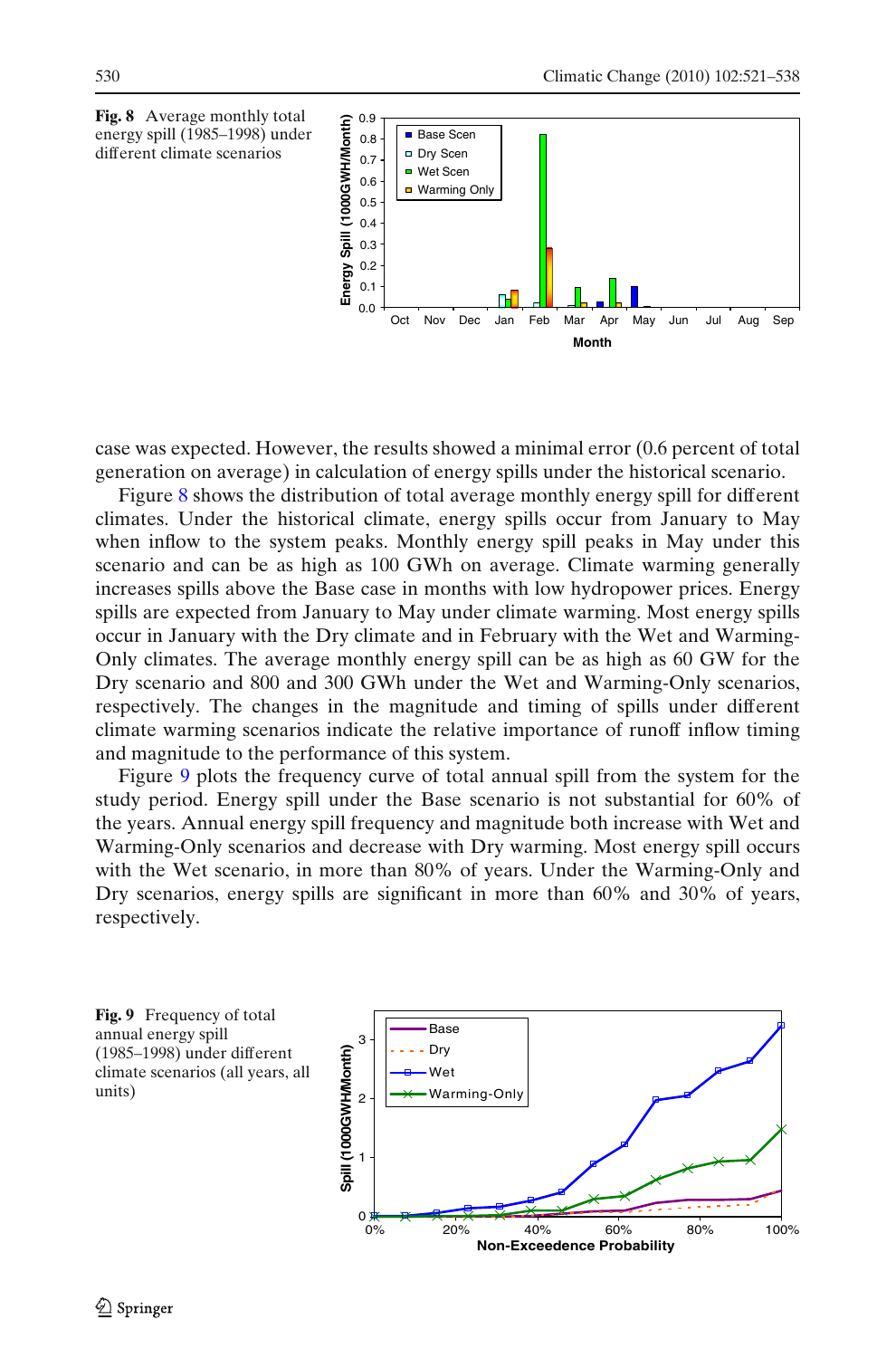

4.4 Revenue and energy price patterns under climate warming

Figure 10 indicates climate warming effects on monthly average price received for generated energy. Climate warming generally increases average hydropower prices at least in more than 70% of months, as generation with climate warming is less than base generation in most of the year, especially in high-value months. Energy prices under the Wet scenario are the same as the Base case prices in almost half of months. As expected, the rise in prices received is highest with Dry climate warming (given the non-linear relationship between electricity price and generation quantity). Under this scenario prices are higher than the Base case more than 95% of the time. Average received energy price frequency curves for Wet and Warming-Only scenarios show similar behavior, with higher prices under the Warming-Only scenario, highlighting the importance of runoff timing over quantity for optimal system operations.

Figure 11 shows the effects of climate warming on the frequency of total annual revenues from all 137 hydropower plants studied for the period 1985 to 1998. Although monthly average prices received for generated energy were higher under the Dry scenario, the increase in average prices received does not compensate for the Dry scenario reduction in energy generation. On average, annual revenues are \$255 million lower than the Base case for the Dry scenario. Annual revenue under the Wet scenario exceeds Base scenario revenue in 70% of years due to increased annual generation. However, the maximum annual revenue is obtained under the Base scenario, highlighting the importance of timing of inflows rather than just their quantity. For the same reason (changed timing of inflows), annual revenue



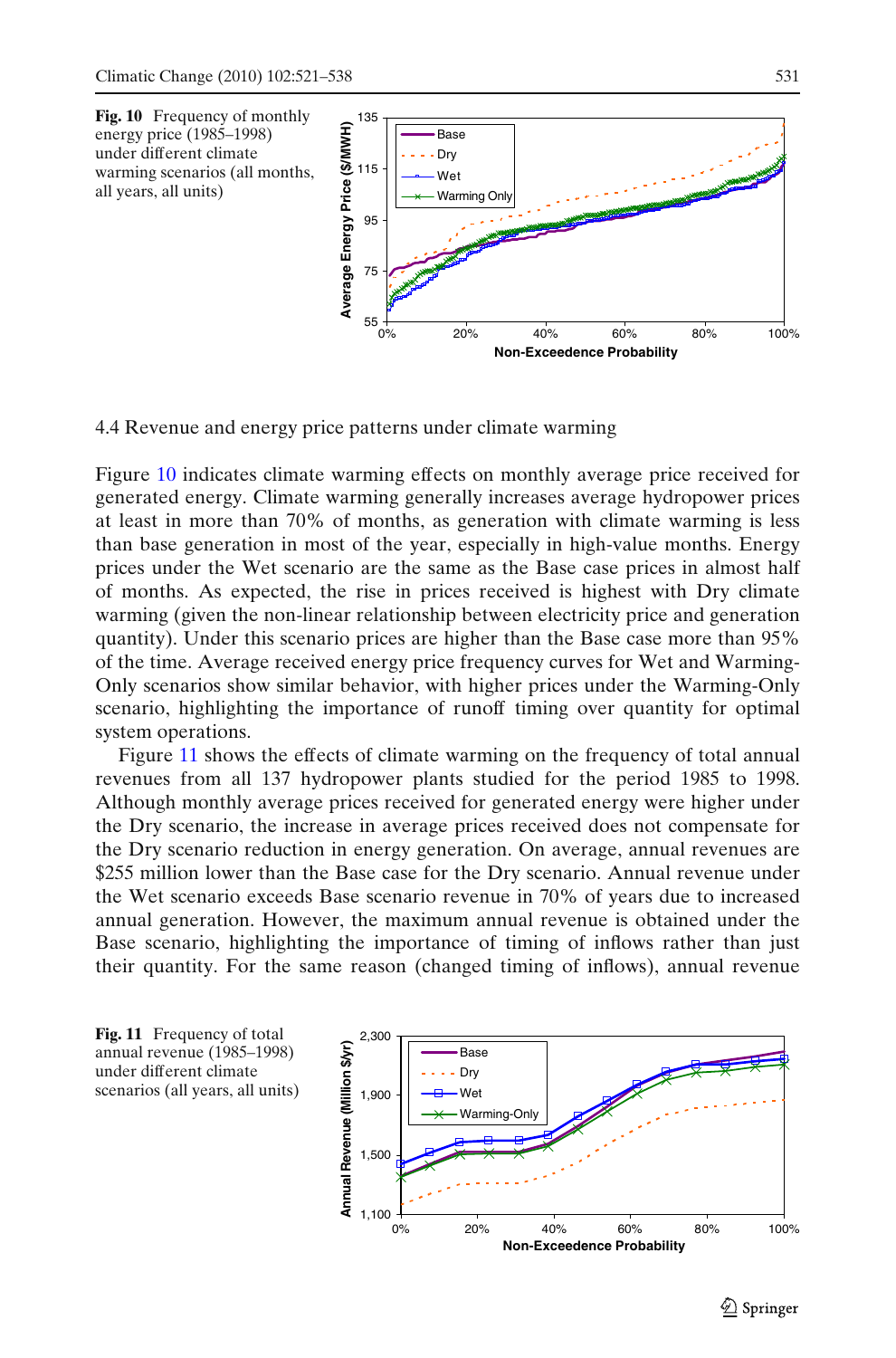<span id="page-11-0"></span>for the Warming-Only scenario is always less than the Base case. Nevertheless, the difference is insignificant in 40% of years.

In this study, the effects of climate warming on energy demand were neglected. To improve the estimations, in future, the effects of climate change on energy demand can be studied by defining different relationships between energy generation quantity and energy price for various scenarios (Madani and Lun[d](#page-17-0) [2009\)](#page-17-0).

# 4.5 Benefits of expanding energy storage and generation capacity

Figure 12 shows, on average, how energy storage capacity expansion changes hydropower generation revenues for different climate scenarios over the study period (14 years). This figure indicates the average shadow price of energy storage capacity (the increase in annual revenue per 1 MWh energy storage capacity expansion) for all 137 reservoirs. For instance, increase in annual revenue per 1 MWh energy storage capacity expansion is less than \$35, \$47, \$54, and \$55 for all the studied power plants (137 units) under the Base, Dry, Wet, and Warming-Only scenarios. Storage capacity expansion reduces spills and allows for more release in summer when energy prices are higher. Storage capacity expansion can increase average annual revenues for almost all hydropower plants under all climate scenarios (except for eight power plants under the Dry scenario), altough such expansion might not be justified due to expansion costs. As expected, benefits of capacity expansion are greater for Wet and Warming-Only scenarios when the additional capacity can be more frequently used. The annual marginal benefit of storage capacity expansion is greatest for the Wet scenario when more energy is available to store. Even with the historical hydrology, expanding storage capacity increases total annual revenues in all years because more storage capacity allows shifting generation to higher price times.

Figure [13](#page-12-0) indicates the average shadow price of energy generation (turbine) capacity (increase in annual revenue per 1 MWh of annual energy generation capacity expansion) for all 137 plants under different climate scenarios. Similar to storage capacity expansion, energy capacity expansion can increase average annual revenues for all hydropower plants under all climate scenarios. Although generation capacity expansion does not provide substantial flexibility in operations, it can reduce energy spill. Energy generation capacity is most valuable for Wet climate warming when energy spills are highest and least valuable under Dry climate warming when energy spills are least. Under a Warming-Only climate, energy generation capacity expansion value is slightly more than the base case. Even though generation capacity expansion produces benefits, expansion costs might be prohibitive.

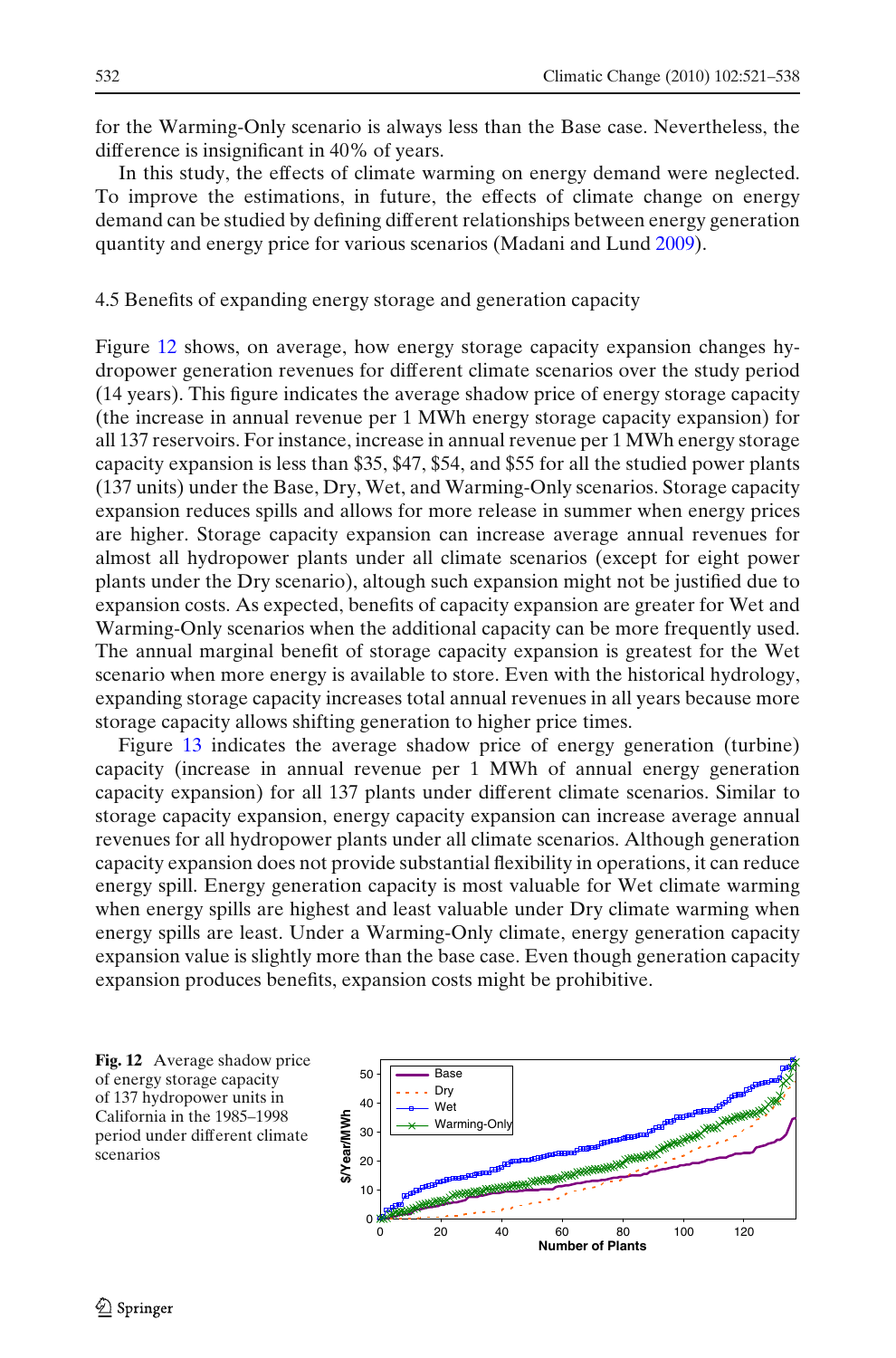<span id="page-12-0"></span>

Comparison of Figs. [12](#page-11-0) and 13 shows that energy storage capacity expansion is typically more beneficial than energy generation capacity expansion if the expansion costs are the same. Figure 14 clarifies that by indicating how the marginal benefits of energy storage and generation capacity expansion of power plants vary with climate. This figure also indicates the relative importance of extra energy generation and storage capacity for each unit and how that may vary with climate warming. Each point in the figure represents a powerplant. The coordinates of each point are the energy generation and storage capacity shadow prices. For the base scenario 78 power



**Fig. 14** Average shadow values of energy storage and generation capacity of 137 hydropower units in California in the 1985–1998 period under different climate scenarios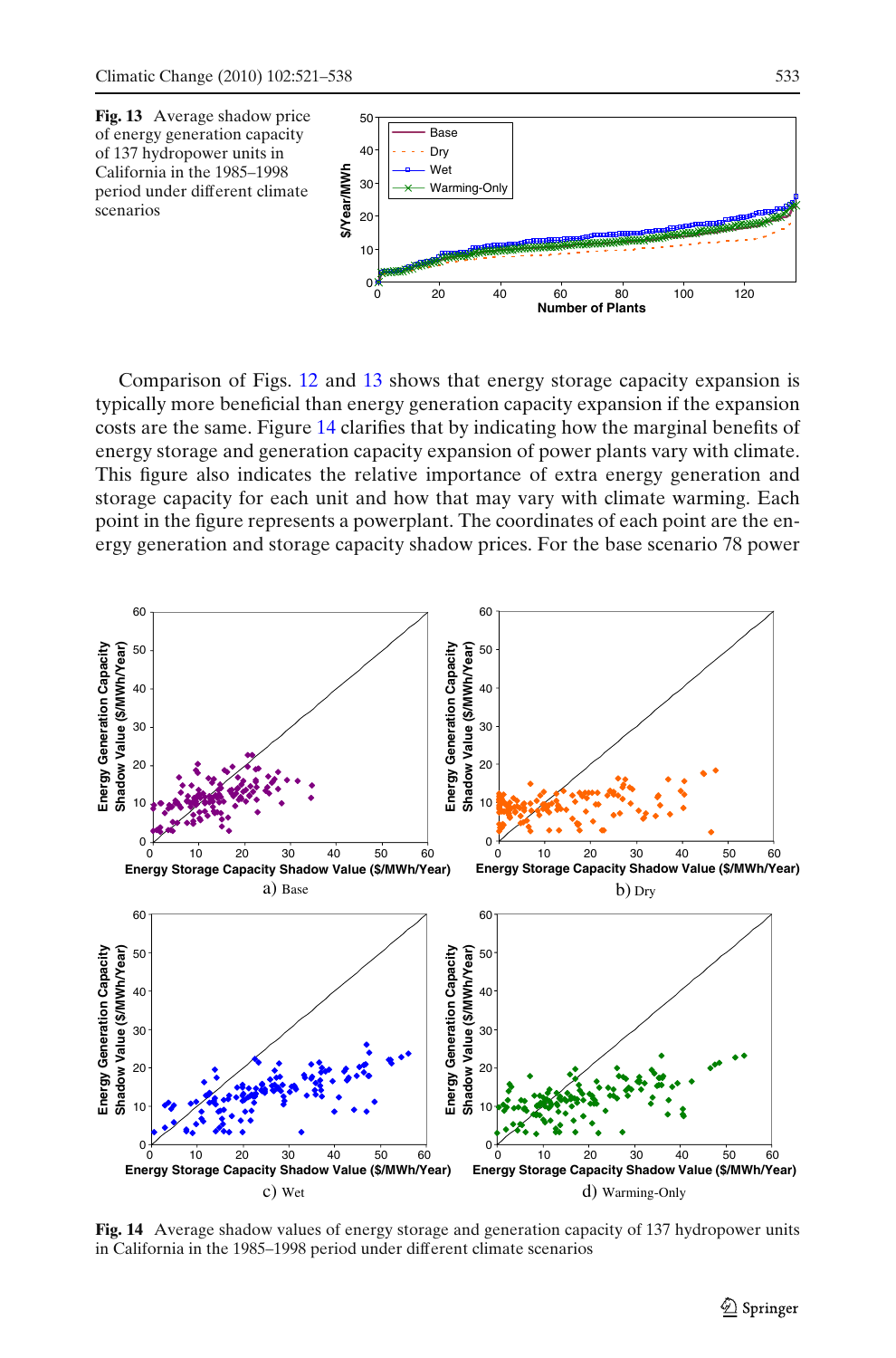<span id="page-13-0"></span>plants benefit more from energy storage capacity expansion than energy generation expansion. On average, the marginal benefit of energy storage capacity expansion is 1.20 times larger than the benefit of energy generation capacity expansion for all power plants under this scenario. Although, energy storage capacity expansion is not beneficial for eight power plants under the Dry scenario, 79 power plants benefit more from storage than energy generation capacity expansion. Comparison of Fig. [14a](#page-12-0) with Fig. [14b](#page-12-0)–d shows how storage capacity becomes more valuable under climate warming as the scatter in the figures expands to the right, highlighting the higher benefit from energy storage capacity expansion than generation capacity expansion. Energy storage capacity shadow price is 1.72, 2.07, and 1.74 times higher than the energy generation shadow price for all power plants under the Dry, Wet, and Warming-Only scenarios. The number of power plants benefiting more from storage capacity expansion than generation capacity expansion reaches 122 and 101 under the Wet and Warming-Only scenarios. Under climate change, while the marginal benefit of energy generation capacity expansion almost never exceeds \$25 under climate change, marginal benefit of energy storage capacity expansion can exceed \$55.



**Fig. 15** Average change of energy storage and generation capacity shadow values from the base case with different climate scenarios (for 137 hydropower units in California in the 1985–1998 period)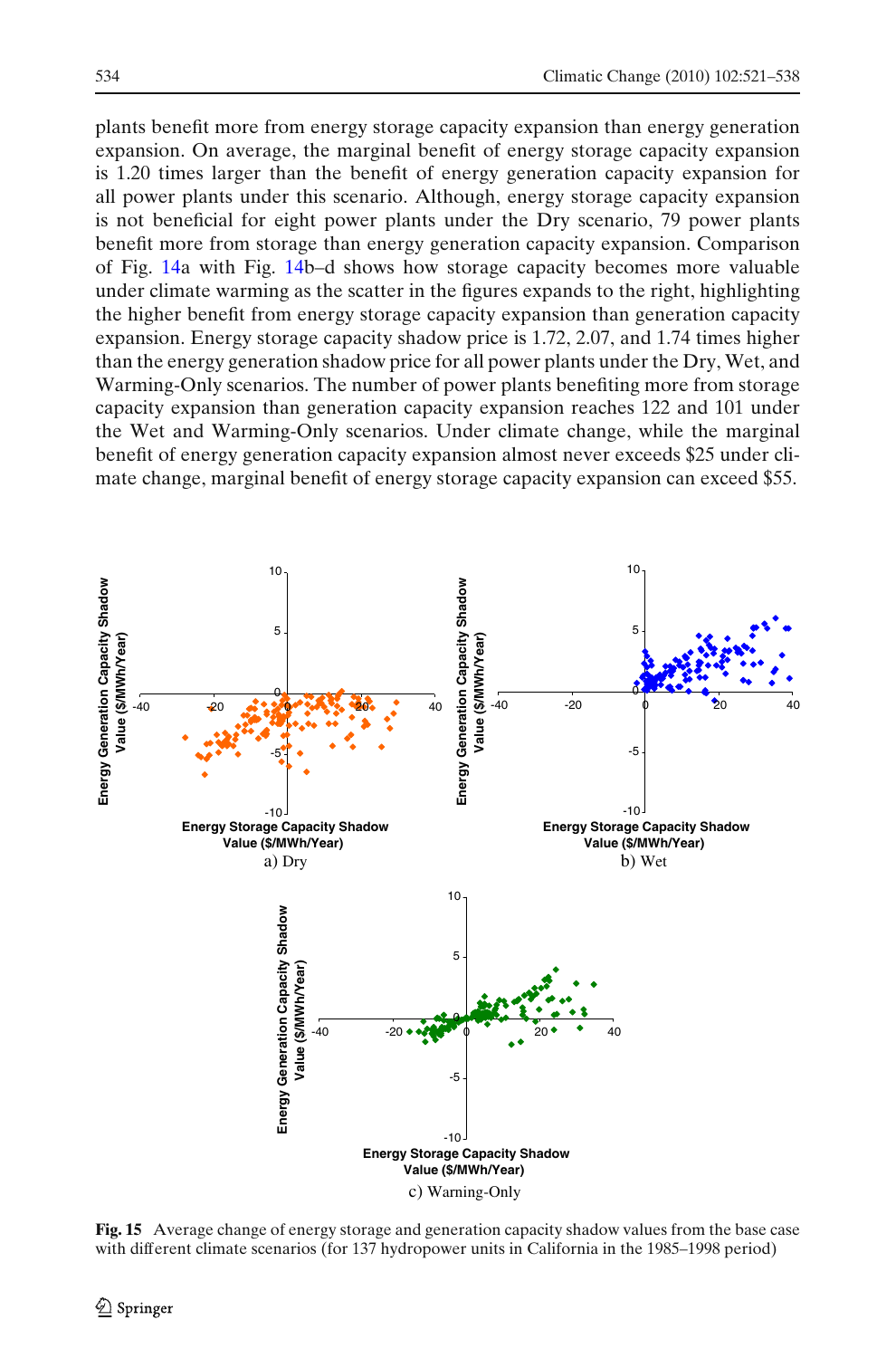Figure [15](#page-13-0) shows the changes of marginal benefit of energy storage and generation (turbine) capacities relative to the Base (Fig. [14a](#page-12-0)) case with different climate warming scenarios. Under the Dry scenario, marginal benefits of energy generation capacity of all units are lower than the Base case. There is less inflow, so the existing storage and generation capacities are more often sufficient to avoid spills. For about 62 (45%) of plants, the value of expanding energy storage under drier conditions is more than with the Base case, allowing more winter inflows to be shifted to highvalue summer power generation (the maximum difference can be as high as \$30). For the Wet scenario almost all units benefit from energy storage and generation capacity expansions, resulting in more generation in high-energy value months and less spills. For most units, expanding energy storage capacities is more valuable than increasing energy generation capacities with this scenario. With the Warming-Only climate, 76 units (55% of all units) benefit more from expanding both energy storage and generation capacities than in the base case, highlighting the importance of inflow timing for the existing system with limited storage and generation capacities.

# **5 Limitations**

Models are not perfect and optimized results are optimized to particular conditions and objectives. During model development many simplifying assumptions are made which should be considered in interpreting results. However, simulation and optimization models are useful in studying resource management problems. Here, results give some insights on how the system works and how it might adapt under different climate warming scenarios.

Calibration of EBHOM for this study is likely to under-estimate energy storage capacities (Madani and Lun[d](#page-17-0) [2009](#page-17-0)) and therefore also underestimate adaptability of the system to climate changes. Availability of spill or energy storage capacity data would reduce this source of error.

California is big and variable in hydrology. Assuming the same seasonal pattern for inflows in north and south at the same elevation will cause some inaccuracies. A 1,000 ft range covers a great variability in hydrology. Smaller elevation ranges might increase the accuracy of the estimation. Since many power plants are in the 3,000– 4,000 ft elevation range, it might be worthwhile to study this range separately. More gauges also might be considered for each elevation range.

As a first step in studying the adaptability of California's high-elevation hydropower system to climate warming, this study looks at flexibility of operations without considering environmental constraints.

Here, energy prices were imposed on each individual power plant. Instead, total demands might be imposed to the system of 137 plants. This gives more flexibility in operation and reaction of the system. High-elevation plants at lower elevations which receive peak flows earlier and generate more in earlier months while higher plants generate more later in the year. Although the timing of flow will change, there is still a difference in flow patterns at different elevation ranges which benefits the system if operated wisely. By integrating operations of individual hydropower systems that span different watersheds and elevation bands, greater operational flexibility to respond to changes in climate, streamflow, and runoff may be possible.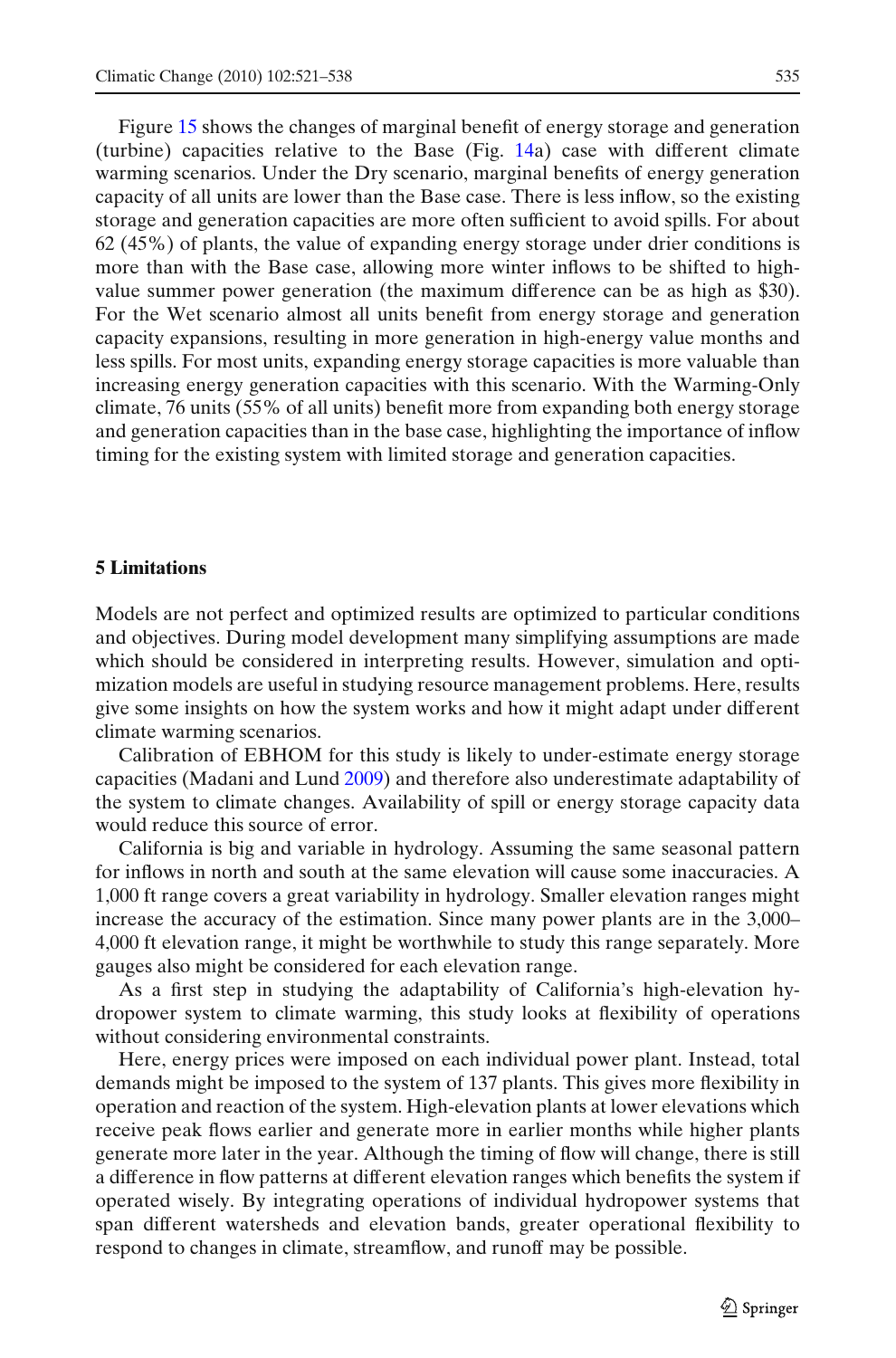With climate warming energy demands and prices are likely to increase in warmer months from higher temperatures. EBHOM employed recorded real-time energy prices for finding revenue curves which define the relation between monthly energy generation and energy price. The prices used here are from 2005–2008 which do not exactly match energy prices of the 1985 to 1998. This might cause some inaccuracies in EBHOM's estimation of revenues and energy prices. However, this limitation might not affect other results (generation, spill, and storage) much as the energy price trends are similar between years. Application of longer-period price data sets in future might improve the accuracy of model results.

For this application it was assumed inflow distributions adhere to a fixed seasonal pattern. Inflow distributions are likely to be more local and vary more between years. Here, the model optimizes revenue based on its perfect information about the year's hydrological pattern. Such management is impossible in practice.

#### **6 Conclusions**

In absence of detailed information about the available energy storage capacity at high-elevation in California, this study applied a simple low-resolution approach for estimating the adaptability of California's high-elevation hydropower generation to climate warming. Substituting the estimated energy content of runoff water inflows and storage for these relatively high-head hydropower units and estimating seasonal inflow distribution patterns by elevation band allowed preliminary optimizationdriven monthly system operations modeling of more than 137 hydropower plants with various climate changes.

With climate warming, California loses snowpack that has functioned historically as a seasonal reservoir to delay runoff, but considerable energy storage and generation capacities remain available. The EBHOM's results show that most extra runoff in winter from climate warming can be accommodated by the available storage capacity at high-elevation sites for average years. Lower-elevation reservoirs, constructed primarily for water supply, already have substantial re-regulation capacity for seasonal flow adjustments (Tanaka et al[.](#page-17-0) [2006\)](#page-17-0) and operating rules should change with climate warming to adapt to changes in hydrology (Medellín-Azuara et al[.](#page-17-0) [2008\)](#page-17-0).

Generally, climate warming alone, without changes in total runoff, reduces highelevation hydropower generation and revenue, due solely to changes in seasonal runoff timing which increase energy spill from the system due to limited energy storage and generation capacities. Energy spills increase dramatically under Wet and Warming-Only scenarios with existing storage and generation capacities. More storage capacity would increase revenues but might not be cost effective. Storing water in reservoirs helps shift energy runoff reductions to months with lower energy prices to reduce economic losses. More generation capacity also increases revenues by reducing energy spill. Annual marginal benefits of capacity expansion are higher for storage than for generation. Nevertheless, current storage and generation capacities give the system some flexibility to adapt to climate change. Although the Dry scenario examined in this study has 20% less runoff than the base historical hydrology, system-wide, revenues decrease by less than 14% through optimally re-operating storage and generation facilities within existing capacities. Thus, current storage and generation capacities can compensate for some snowpack loss.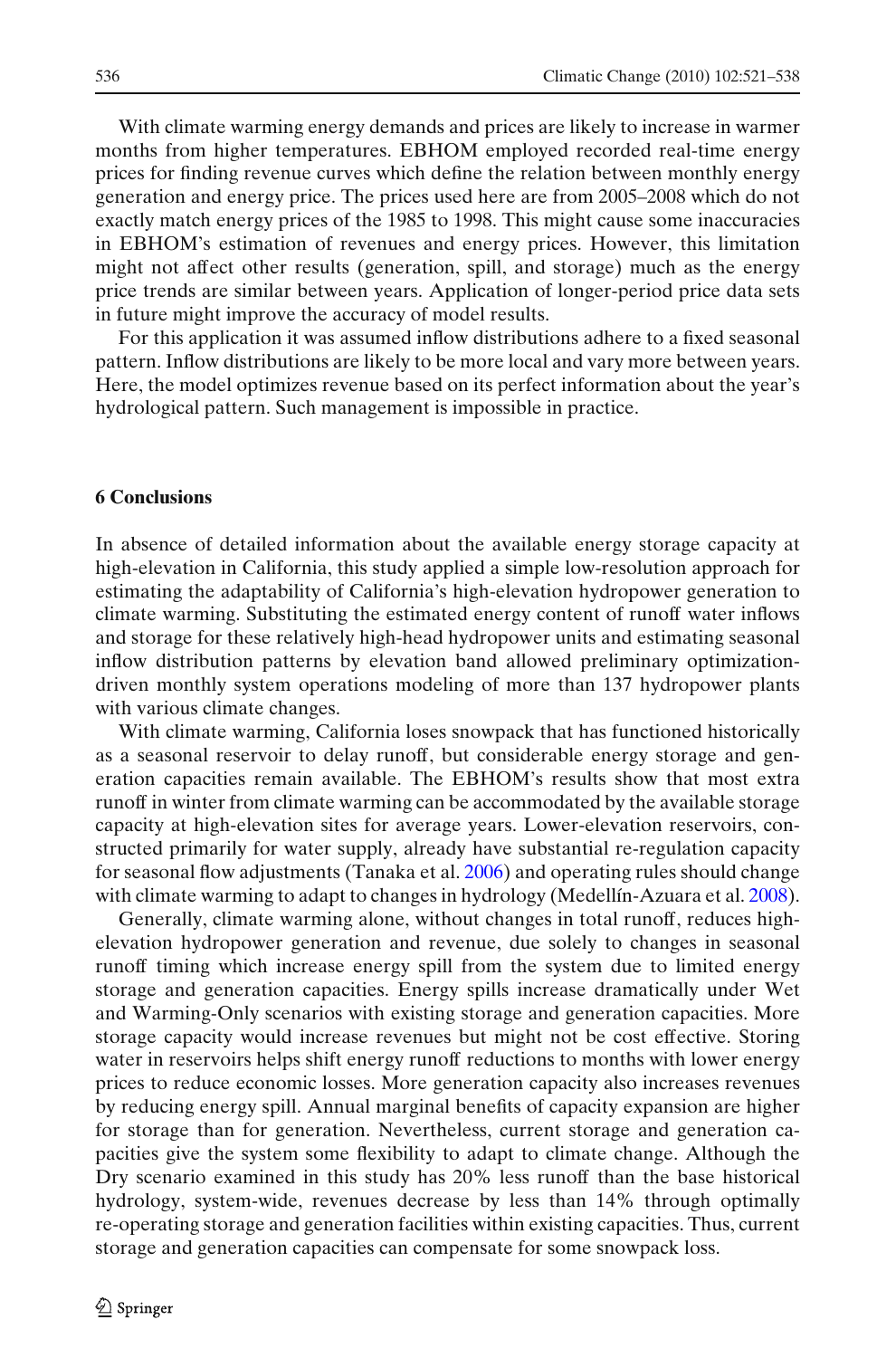<span id="page-16-0"></span>Limited capacities cannot take full advantage of increased energy runoff under the Wet scenario. The Wet warming scenario examined here has 10% more runoff than the historical hydrology, but only 6% more generation and 2% more average annual revenues. In a Warming-Only scenario with unchanged historical precipitation, generation and revenues decrease by 1 and almost 2%, respectively.

This study required some simplifying assumptions. Nevertheless, it gives insights and suggests some degree of adaptive capability to climate warming. Future studies should address environmental and other constraints, include demand and price impacts of climate change, and apply refined estimates of varied hydrologic changes from climate change across California.

**Acknowledgements** The authors thank Omid Rouhani from University of California, Davis for his help in EBHOM development, Maury Roos from California Department of Water Recourses for providing the names of reliable high-elevation gauges in California, Peter Gleick and Christina Connell, from Pacific Institute and University of California, Davis, respectively, for their editorial comments and suggestions, Jason Bartlett from University of California, Berkeley for assistance with revision of the historical hydropower generation database, and Jery Stedinger from Cornell University for his early feed-back on the work. This work was funded by the California Energy Commission's Public Interest Energy Research (PIER) program and the Resources Legacy Fund Foundation.

**Open Access** This article is distributed under the terms of the Creative Commons Attribution Noncommercial License which permits any noncommercial use, distribution, and reproduction in any medium, provided the original author(s) and source are credited.

# **References**

- Aguado E, Cayan D, Riddle L, Roos M (1992) Climate fluctuations and the timing of west coast streamflow. J Climate 5:1468–1483
- Aspen Environmental Group, Cubed M (2005) Potential changes in hydropower production from global climate change in California and the western United States. California Climate Change Center, CEC-700-2005-010, June 2005 [\(http://www.energy.ca.gov/2005publications/CEC-700-](http://www.energy.ca.gov/2005publications/CEC-700-2005-010/CEC-700-2005-010.PDF) [2005-010/CEC-700-2005-010.PDF\)](http://www.energy.ca.gov/2005publications/CEC-700-2005-010/CEC-700-2005-010.PDF)
- Brekke LD, Miller NL, Bashford KE, Quinn NWT, Dracup JA (2004) Climate change impacts uncertainty for water resources in the San Joaquin River Basin, California. J Am Water Resour Assoc 40(1):149–164
- California ISO OASIS (2009) Hourly average energy prices. California Independent System Operator (ISO) Open Access Same-Time Information System (OASIS). [http://oasis.caiso.com/.](http://oasis.caiso.com/) Accessed May 2009
- Carpenter TM, Georgakakos KP (2001) Assessment of Folsom lake response to historical and potential future climate scenarios: 1. Forecasting. J Hydrol 249:148–175
- Cayan DR, Riddle LG, Aguado E (1993) The influence of precipitation and temperature on seasonal streamflow in California. Water Resour Res 29(4):1127–1140
- CDWR (California Department of Water Resources) (1998) The California water plan update; bulletin, vol 1. California Department of Water Resources, Sacramento, pp 160–198
- Dettinger MD, Cayan DR (1995) Large-scale atmospheric forcing of recent trends toward early snowmelt runoff in California. J Climate 8(3):606–623
- Dettinger MD, Cayan DR, Meyer MK, Jeton AE (2004) Simulated hydrologic responses to climate variations and change in the Merced, Carson, and American River Basins, Sierra Nevada, California, 1900–2099. Clim Change 62:283–317
- Gleick PH, Chalecki EL (1999) The impact of climatic changes for water resources of the Colorado and Sacramento–San Joaquin river systems. J Am Water Resour Assoc 35(6):1429–1441
- Glieck PH (2000) The report of the water sector assessment team of the National Assessment of the Potential Consequences of Climate Variability and Change. Pacific Institute for Studies in Development, Environment, and Security, Oakland, California